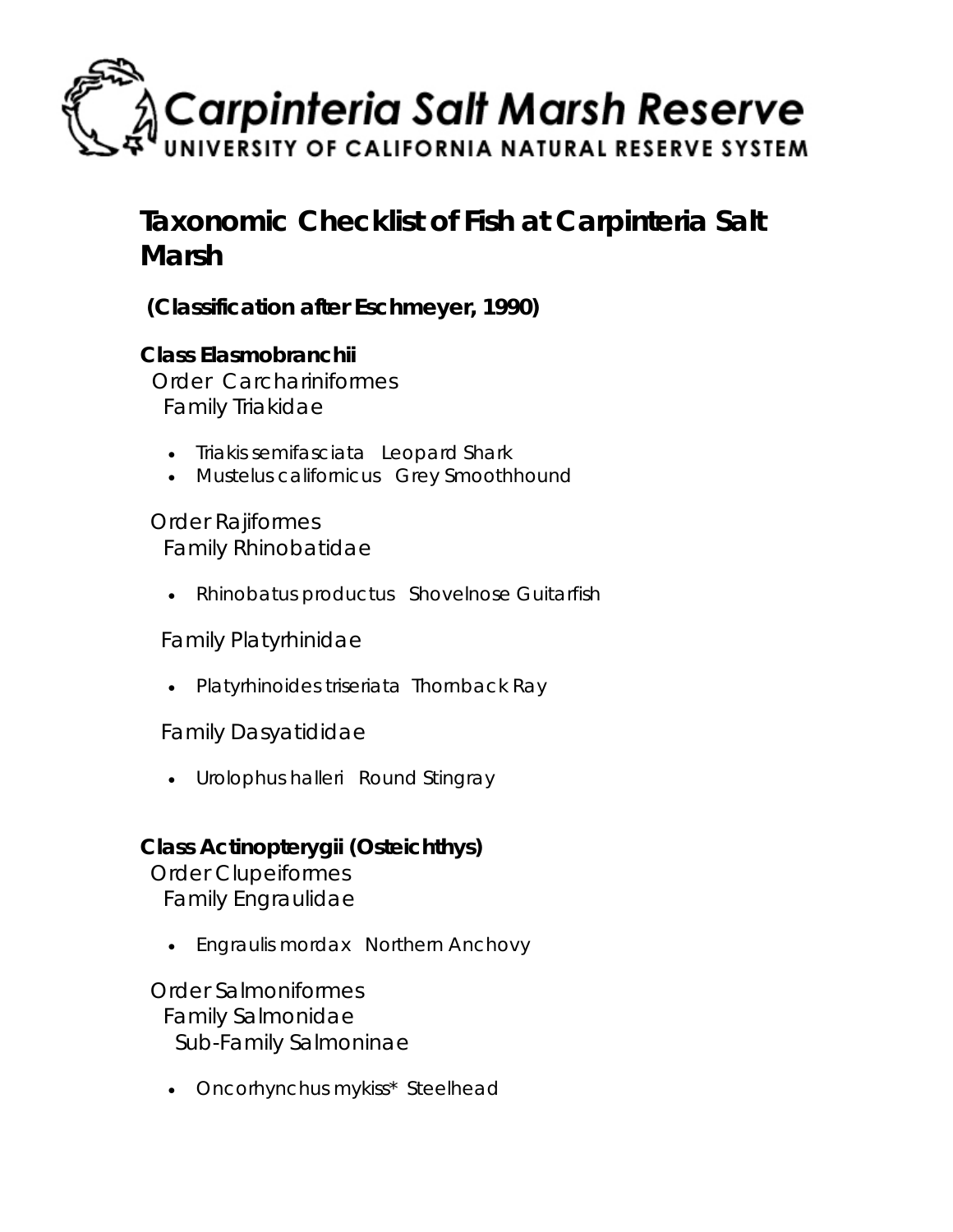#### Order *Batrachoidiformes* Family *Batrachoididae*

• *Porichthys myriaster* Specklefin Midshipman

 Order *Atheriniformes* Family *Atherinidae* Sub-Family *Atherinopsinae*

- *Atherinops affinis* Topsmelt
- *Leuresthes tenuis* California Grunion

 Order *Cyprinodontiformes* Family *Cyprinodontidae* Sub-Family *Fundulinae*

• *Fundulus parvipinnis* California Killifish

 Order *Gasterosteidae* Family *Gasterosteidae* Sub-Family *Gasterosteinae*

• *Gasterosteus aculeatus* Threespine Stickleback

 Order *Syngnathiformes* Sub-Order *Syngnathoidei* Family *Syngnathidae* Sub-Family *Syngnathinae*

• *Syngnathus leptorhynchus* Bay Pipefish

 Order *Scorpaeniformes* Sub-Order *Cottoidei* Family *Cottidae*

• *Leptocottus armatus* Staghorn Sculpin

 Order *Perciformes* Sub-Order *Percoidei* Family *Serranidae* Sub-Family *Serraninae*

- *Paralabrax clathratus* Kelp Bass
- *Paralabrax nebulifer* Barred Sand Bass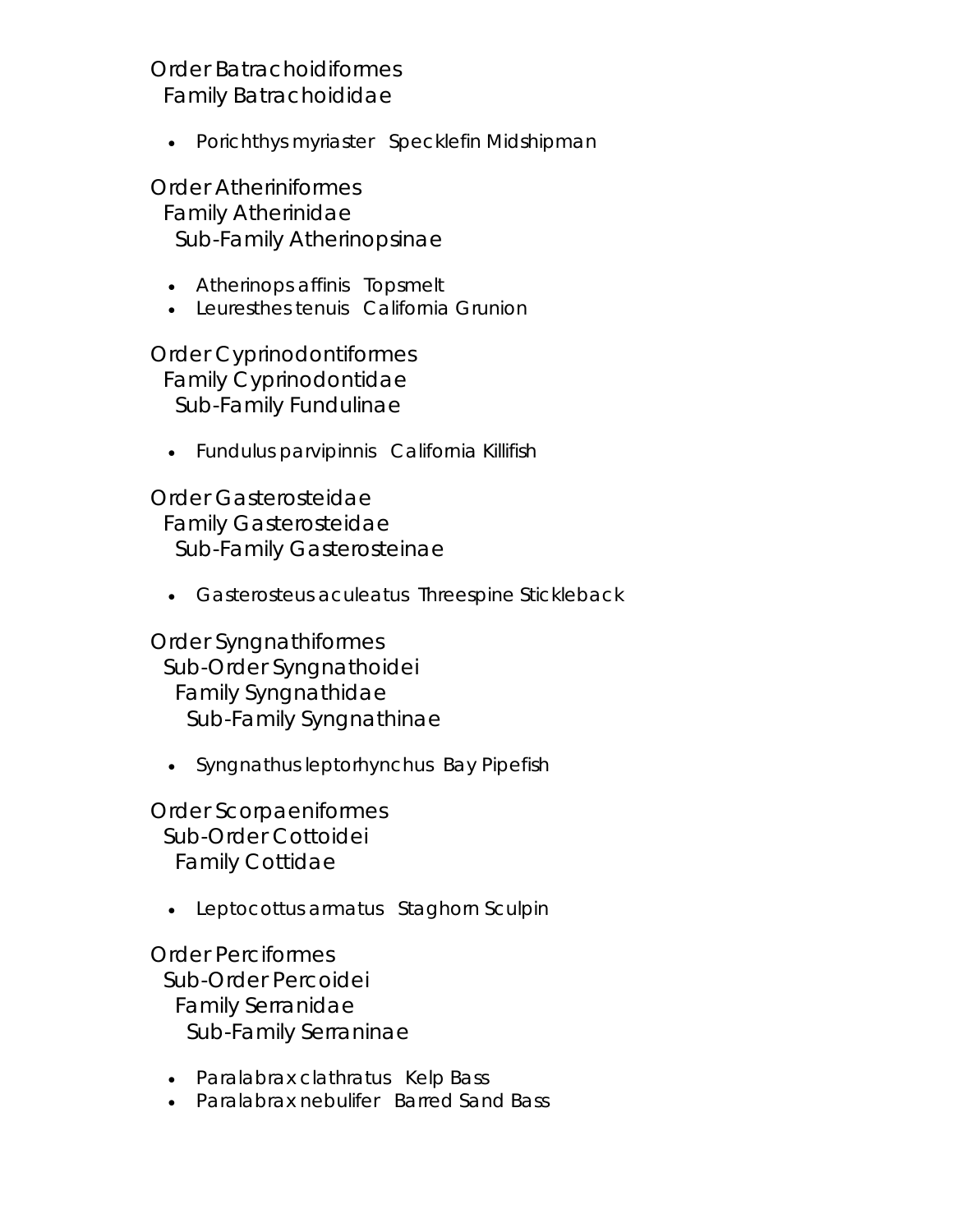#### Family *Sciaenidae*

- *Cheilotrema saturnum* Black Croaker
- *Menticirrhus undulatus* California Corbina
- *Umbrina roncador* Yellowfin Croaker

 Family *Kyphosidae* Sub-Family *Girellinae*

• *Girella nigricans* Opaleye

Family *Embiotocidae*

• *Cymatogaster aggregata* Shiner Surfperch

 Sub-Order *Mugiloidei* Family *Mugilidae*

• *Mugil cephalus* Striped Mullet

 Sub-Order *Blennioidei* Family *Clinidae*

• *Heterostichus rostratus* Giant Kelpfish

Family *Blenniidae*

• *Hypsoblennius gentilis* Bay Blenny

 Sub-Order *Gobiodei* Family *Gobiidae*

- *Acanthogobius flavimanus* Yellowfin Goby
- *Clevelandia ios* Arrow Goby
- *Eucyclogobius newberryi\** Tidewater Goby
- *Gillichthys mirabilis* Longjawed Mudsucker
- *Ilypnus gilberti* Cheekspot Goby
- *Lepidogobius lepidus* Bay Goby
- *Quietula y-cauda* Shadow Goby

 Order *Pleuronectiformes* Sub-Order *Pleuronectoidei* Family *Paralichthyidae*

• *Paralichthys californicus* California Halibut